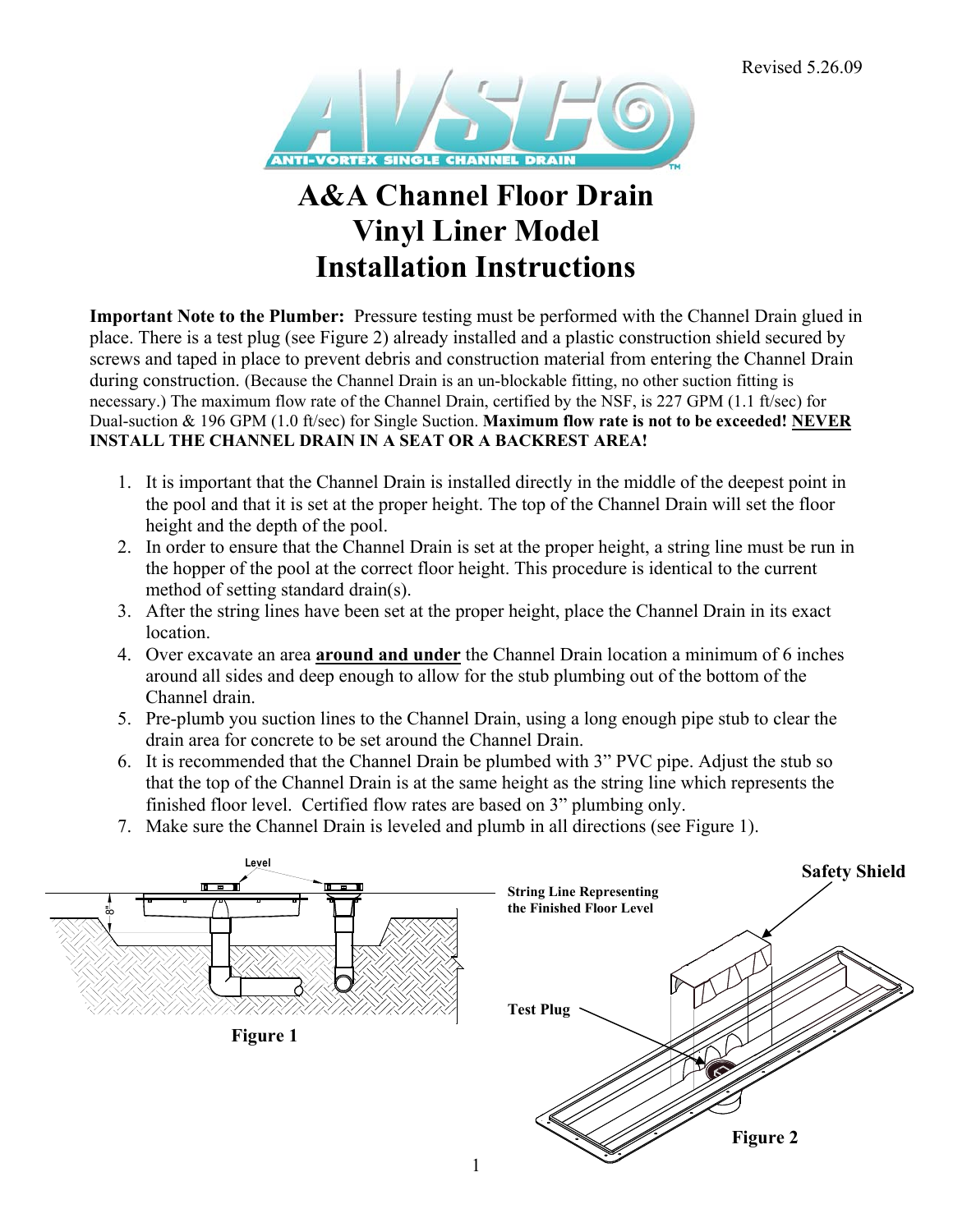- 8. Extend the plumbing from the Channel Drain to the pump or pumps. **Note** that the Channel Drain may be configured to accommodate more than one pump by ordering from A&A Manufacturing an additional suction port to the bottom of the unit (see Figure 3).
- 9. Pressure test the plumbing run(s) to the Channel Drain.
- 10. Pack a concrete mixture under and around the Channel Drain. Make sure enough concrete is used to **FIRMLY SECURE** the Channel Drain from any movement during all of the remaining steps of construction. **Threaded Hydrostatic Valve Fitting**



**Channel Drain Configured for Two Pumps Channel Drain Configured for One Pump and A Hydrostatic Valve Fitting** 



### **Applying Finished Floor Material**

- 1. At the appropriate time in the construction phase, apply the floor material around the Channel Drain. Trowel the floor finish up to and level with the lip of the face plate bottom.
- 2. Once the pool floor has been prepared for the liner, remove the tape and screws from the plastic Construction Shield.
- 3. Remove the test plug(s) from the bottom port(s).
- 4. Install the Safety Shield(s) with the supplied glue packet (see Figure 2 and 4).
- 5. Install the supplied gasket, this can be spot glued as required. Note that the gasket has tabs that can be popped into the appropriate holes in the plate tray of the Channel Drain (see Figure 5).

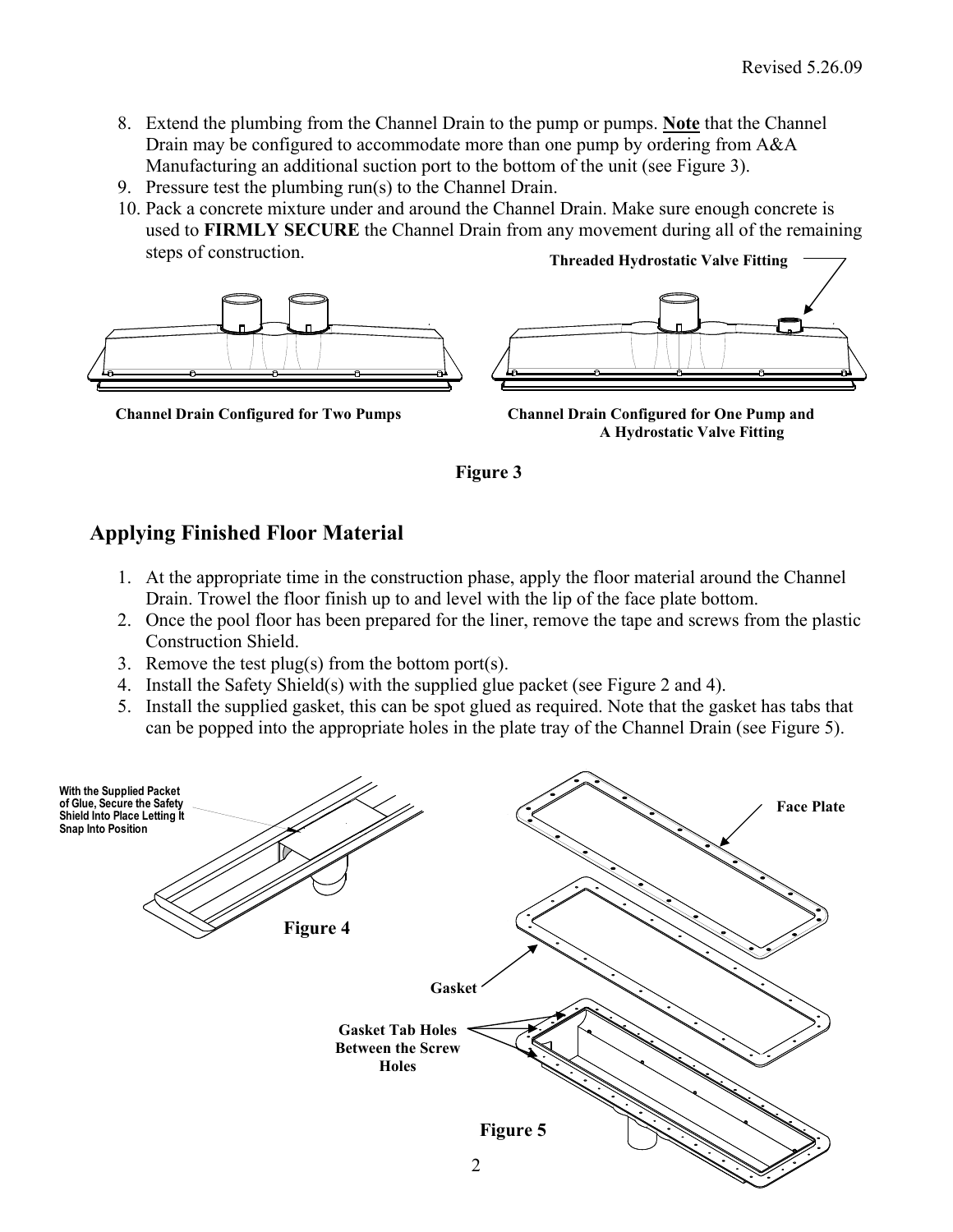### **Install the Channel Drain Face Plate & Secure**

- 1. Once the liner is properly positioned in the pool and all the required suction vacuums are in place; the liner should be stretched into place.
- 2. Use **CAUTION when installing and securing** the face plate.
- 3. Starting at either end of the Channel Drain, place the face plate into position and apply slight pressure to seat the face plate around the inner lip (see Figure 6).
- 4. Once the face plate is firmly in place and seated properly, use an awl to punch a hole through the vinyl sheet at each screw hole.
- 5. Install **ONLY** the supplied screws using hand tools only. *(using any other screw or power tools could damage or break through the bottom of the Channel Drain backing).*
- 6. Install the screws following the tightening sequence provided in figure 7.
- 7. **DO NOT** fully tighten any screw until all the screws around the entire Channel Drain have been installed. \***TIGHTENING THE SCREWS TO THE POINT WHERE THE SCREW HEADS ARE SEATED IN THE COUNTERSINK OF THE FACE PLATE, PRIOR TO STARTING ALL OF THE SCREWS, WILL MAKE IT DIFFICULT TO START THE REMAINING SCREWS**.\*
- 8. When finally drawing down all the screws tight, follow the tightening sequence provided in Figure 7. \***DO NOT USE POWERTOOLS TO TIGHTEN THE SCREWS\***
- 9. Once the screws in the face plate are all tightened, carefully using a razor knife-cut the liner between the face plate and the inner lip of the Channel Drain and remove the liner piece.
- 10. Install the cover plate to the Channel Drain using the Torx Safety Screws